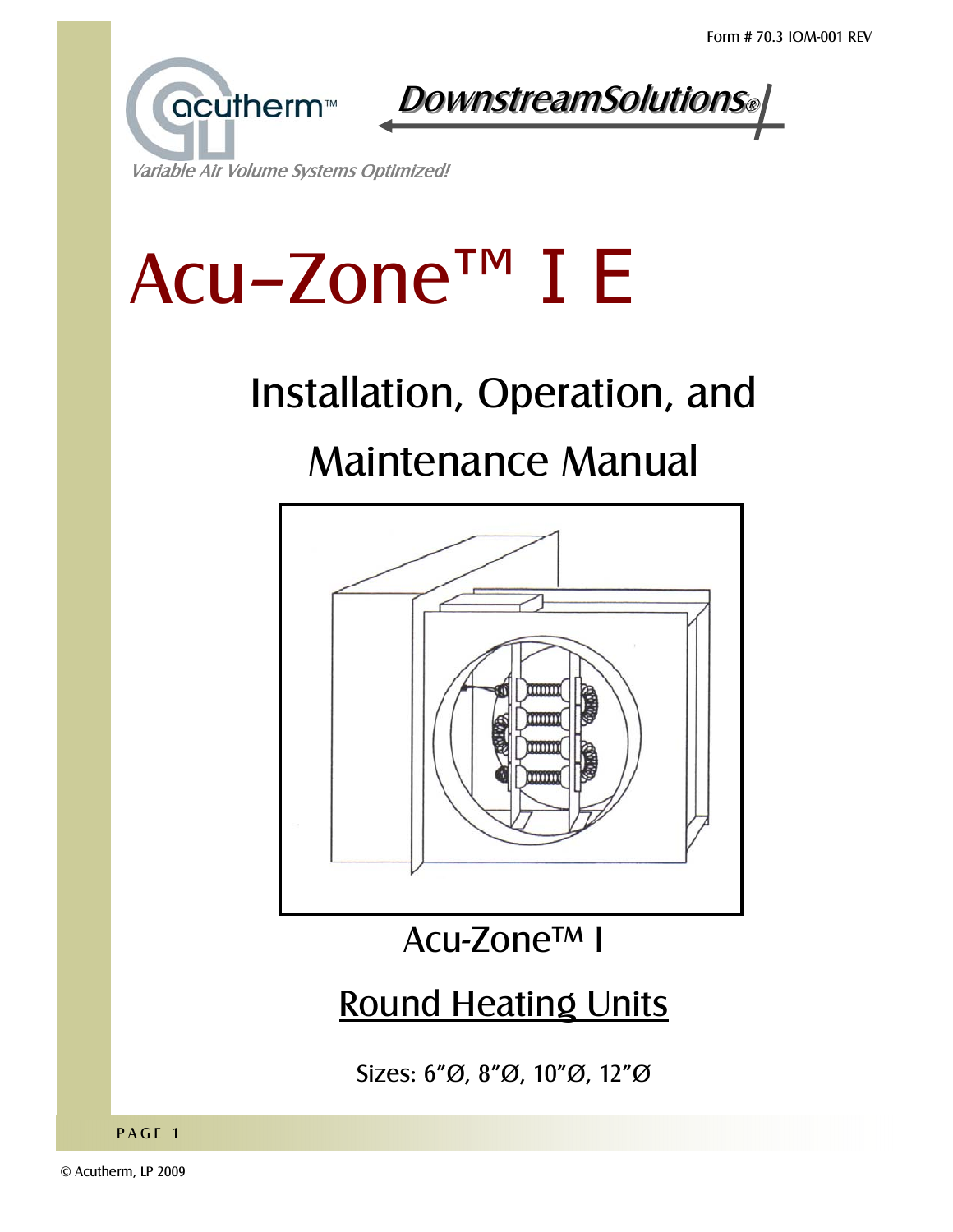#### ACU-ZONE™ELECTRIC ZONE HEATERS





#### Acu-Zone™ I-F

The Acutherm AZON-I-E open coil electric zone heaters with sizes to match duct sizes  $6\%$  through  $12^{\circ}$ , has the capacities and voltages to match your requirements. This unit can be applied anywhere supplementary or primary heating needs are needed.

The size and capacities of these smaller unit make them excellent for use with a single Therma-Fuser<sup> $m$ </sup> Diffuser and up to four diffusers in a slightly larger zone. This flexibility allows the application of the Acu-Zone™ heaters on a single room or office basis, on a multi-room zone ,or on a mid-sized conference room with up to four diffusers. The units are fully SCR controlled with discharge temperature control and also air flow monitoring via onboard electronic sensors.

## **Inspection**

#### Damage or Shortage

All Acutherm equipment is shipped F.O.B. Factory which means that the title for the goods passes to you from Acutherm when the shipment is picked up. Therefore, inspect all equipment for shortage and damage upon receipt. Note all shortages and damage on the delivery receipt—Bill of Lading - this action notifies the carrier that YOU intend to file a claim. If there is any shortage or damage discovered when the unit (s) are unpacked, call the delivering freight carrier for a concealed damage or shortage inspection. Have all related paperwork for the inspector including the delivery receipt and

#### PAGE<sub>2</sub>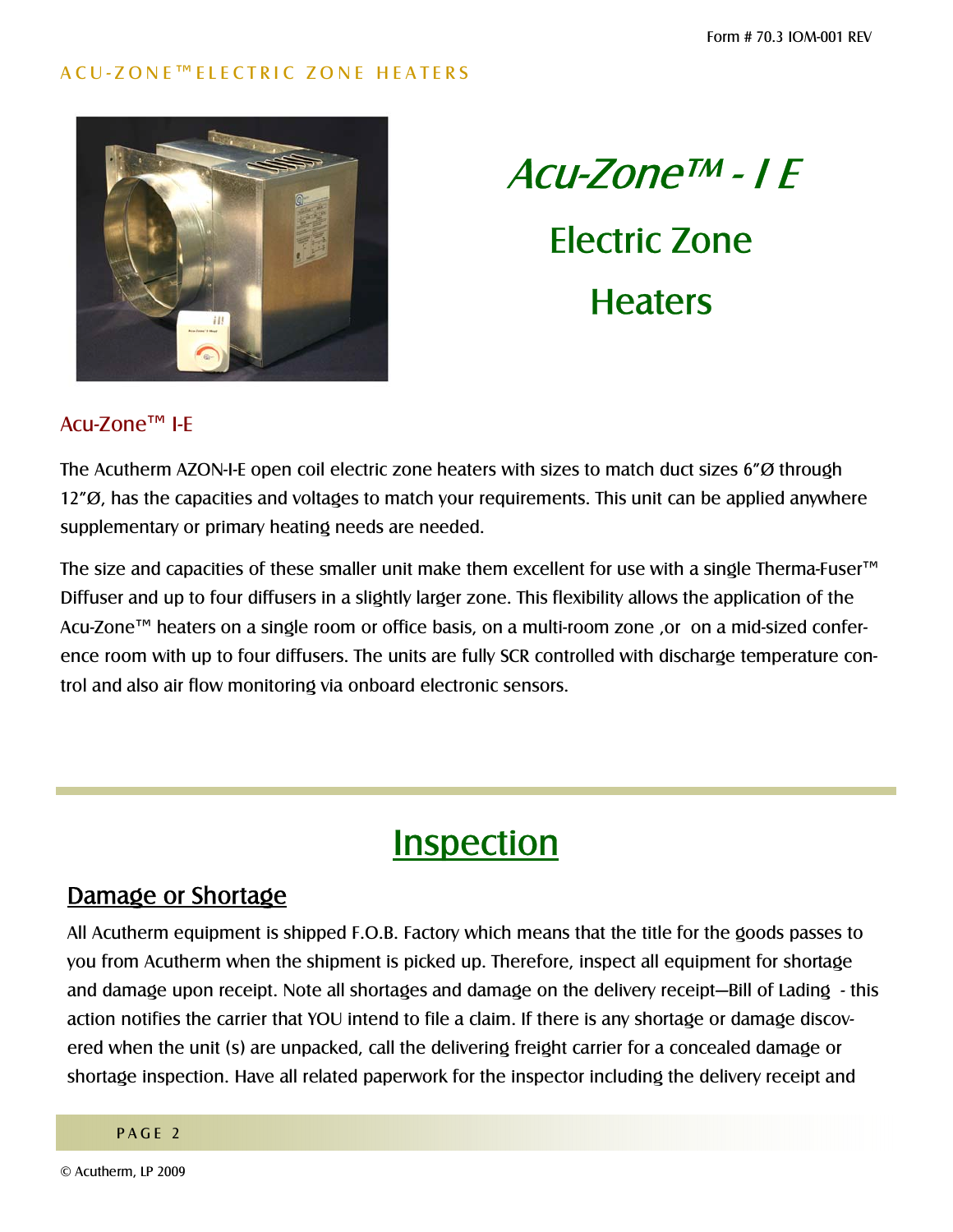## Installation Instructions:

The following Installation, Operation, and Maintenance instructions are for the Acu-Zone<sup>TM</sup> I model AZON. Please follow the instructions for a successful installation and do not discard. This document contains important information regarding the proper handling, installation, operation, wiring, troubleshooting, and maintenance.

## Handling

- 1. Remove the shipping covers just before installation
- 2. Inspect the heater carefully and report any damage to the freight carrier (See Inspection)
- 3. Do not install a damaged heater
- 4. See the *Minimum Velocity Chart* in these instructions for the minimum FPM through the heater to



## Installation

- 1. The air direction may be either vertical or horizontal, but when the unit is mounted horizontally, the cut-out cover must be on the top
- 2. Do not install elbows closer than 8 inches from the inlet or the outlet of the unit
- 3. Use round, square, or rectangular insulated duct (not flexible) on the inlet connection and insulated duct (not flexible) on the outlet. Minimize the use of elbows.

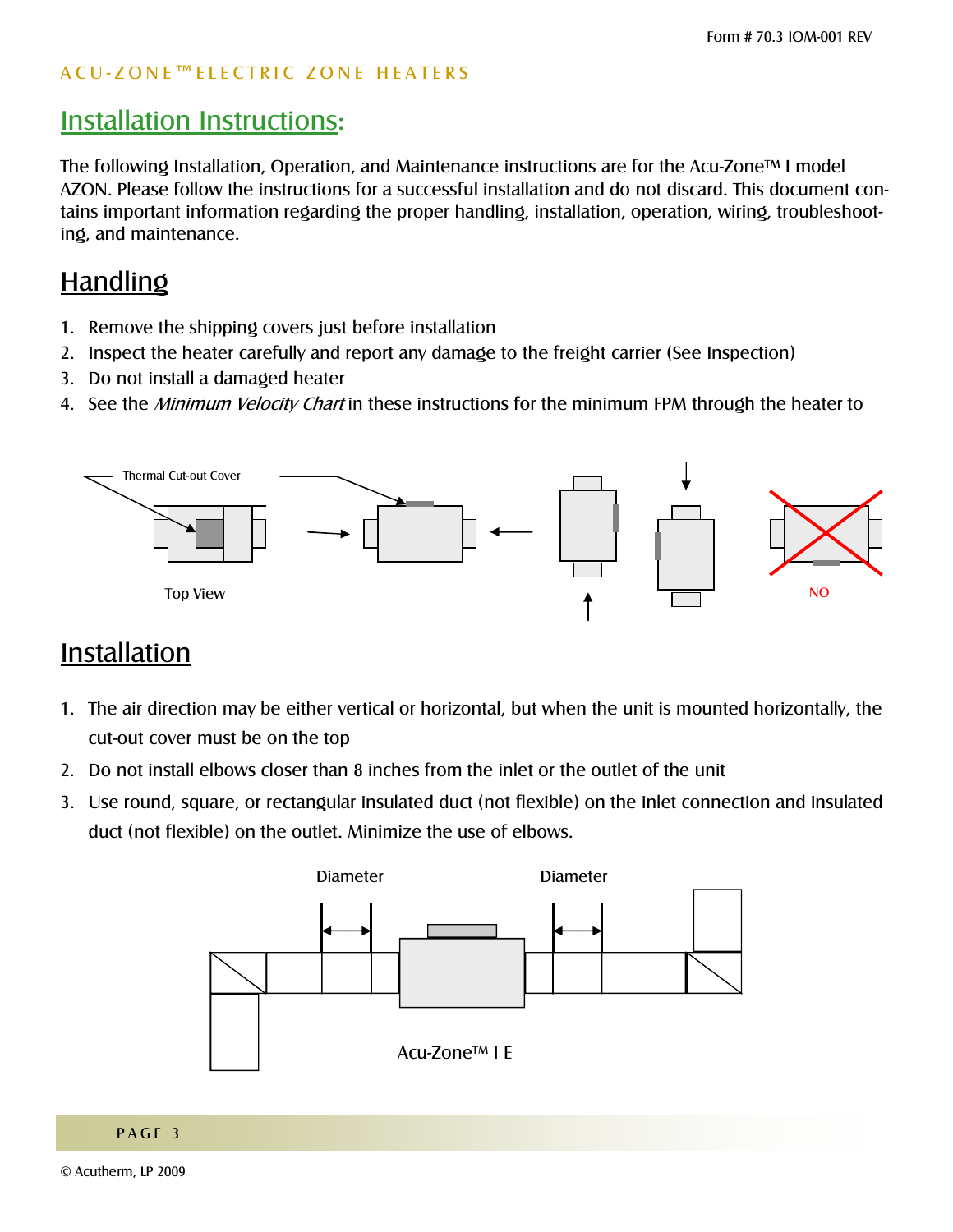#### ACU-ZONE™ELECTRIC ZONE HEATERS

## Installation Instructions

- 4. The electronic controller adjusts the heating capacity to the volume of air and shuts down the heater when there is no airflow. The typical minimum amount of air required (in cubic feet per minute) to operate the unit at the rated KW given in the last column in the table on the page 8 for the Acu-Zone I unit contained in Form # 70.0 IOM-001 REV 0603 - Application, Selection, and Specification Manual.
- 5. Attach the unit to a suitable support. The 6" $\varnothing$  and 8" $\varnothing$  models are small enough to be located between the standard 16" O.C. spaced floor joists. The 10" $\varnothing$  and 12" $\varnothing$  units should fit between 24" O.C. floor joists. Always allow 1/2" clearance above the heater to a combustible surface. Always allow access to the control panel.



Attach the unit using threaded rod and angle (By Others) as shown on the right.

Do not allow the ductwork to support the unit.

The unit can be supported from the overhead structure as shown; however, in seismic zones, please check with local authorities having jurisdiction to see if additional tie-off's or vibration





## Acu-Zone<sup>™</sup> I **Installation Dimensions**

| Unit Size        |       | IJ    |            |     |                  |
|------------------|-------|-------|------------|-----|------------------|
| <b>AZON 1-06</b> | 6 5″  | 10"   | $\epsilon$ | 10" | 1.1 <sup>n</sup> |
| <b>AZON 1-08</b> | 6.5'' | 10"   | $\Omega$   | 14" | 11 <sub>II</sub> |
| <b>AZON 1-10</b> | 6 5″  | F''   | 10"        | 14" | 11"              |
| <b>AZON 1-12</b> | ና ር″  | $-$ " | 1.7''      | 16" | 1.1 <sup>1</sup> |
|                  |       |       |            |     |                  |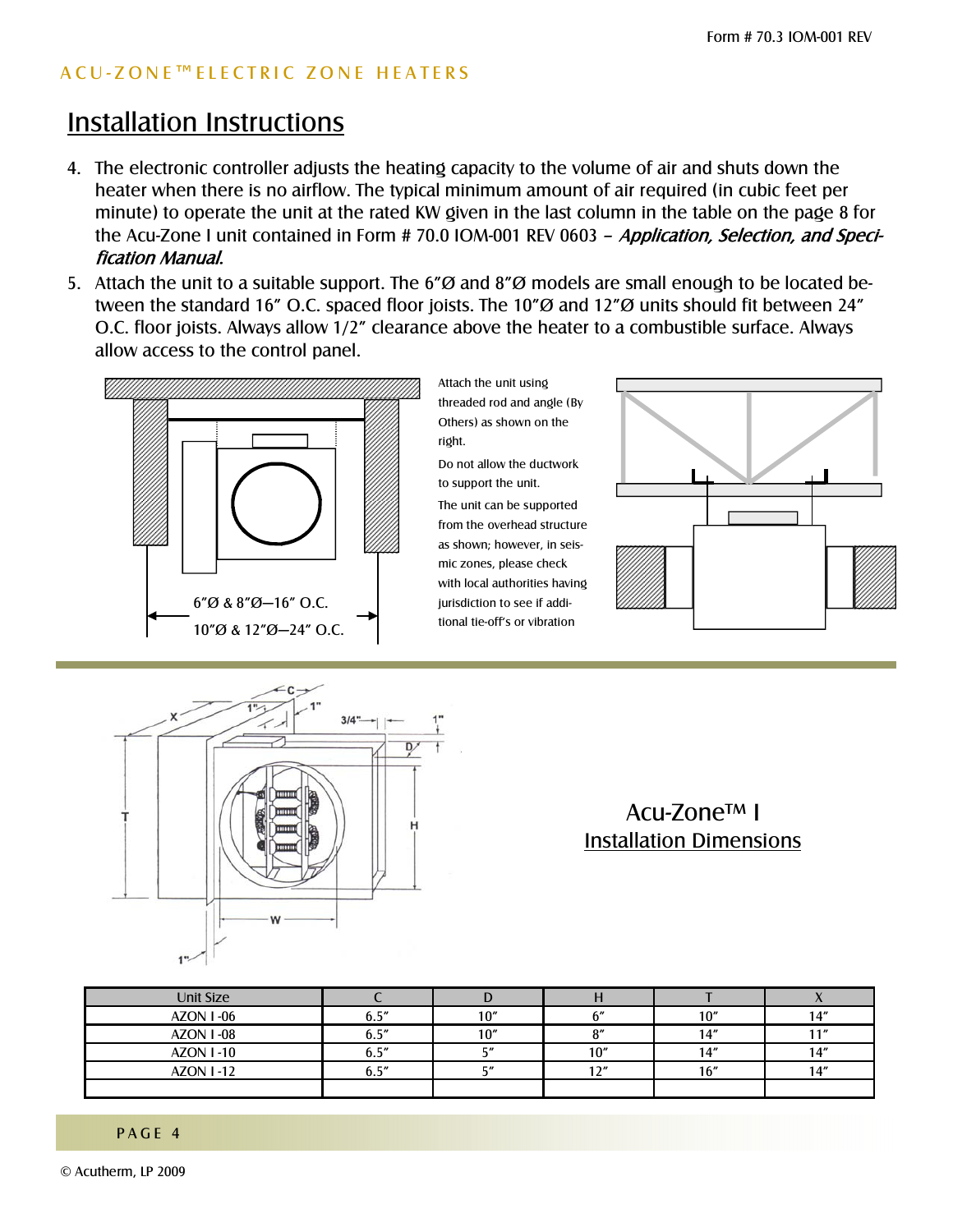## Installation Instructions:

#### Spacing requirements to obtain optimal operating conditions

(Figures # 3 & 4)

| Item#         | Clearance Distance (Inches) | <b>Description</b>                                                  |  |  |  |
|---------------|-----------------------------|---------------------------------------------------------------------|--|--|--|
|               | 24"                         | Between the heater and filter frames                                |  |  |  |
| $\mathcal{L}$ | ***                         | Between the heater and duct elbows                                  |  |  |  |
| 3             | ***                         | Between the heater and ductwork branches                            |  |  |  |
| 4             | ***                         | Between the heater and sharp duct transitions                       |  |  |  |
| 5             | 48"                         | Between the heater and a double fan outlet                          |  |  |  |
| 6             | 24"                         | Between the heater and access doors or diffusers                    |  |  |  |
|               | 1"                          | Between the duct at the outlet side and combustible materials for a |  |  |  |
|               |                             |                                                                     |  |  |  |
|               |                             |                                                                     |  |  |  |

\*\*\* Minimum distance Equals the largest of the two duct dimensions (W or H) up to 48".



## **Important Installation Notes:** Do not install a duct heater in a vertical duct directly above a ceiling diffuser or an opening in the ceiling Do not install standard heaters outdoors Do not install spray humidifiers upstream from the heaters Do not cover the control box with thermal insulating materials All duct should be installed in accordance with SMACNA Standards, Local, State, and Federal Codes, and in compliance with NFPA Standards-90A and 90B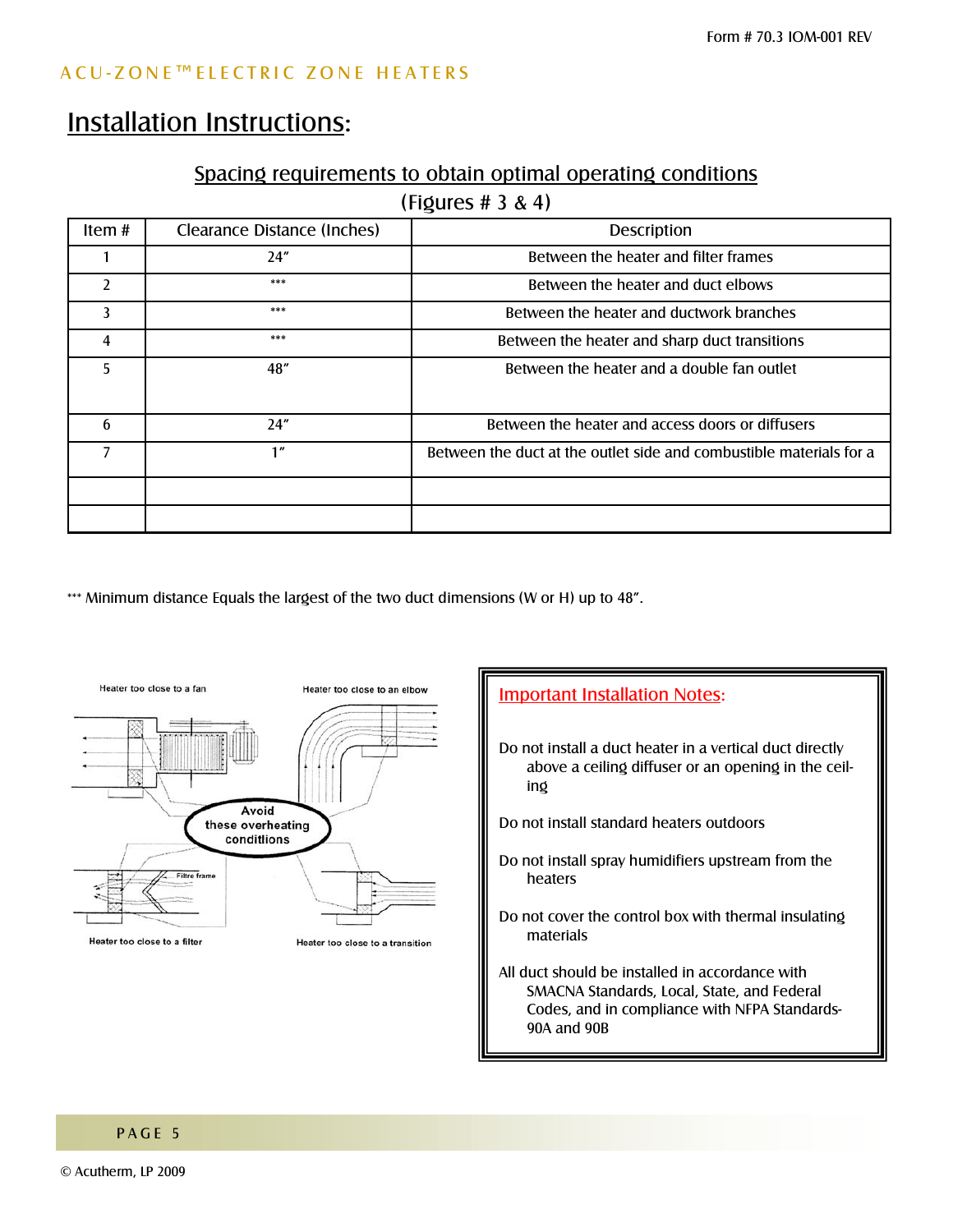## Electrical Installation

All electrical work must conform to all electrical and national electrical codes for wiring. The heater electrical supply should be a separate cable feed of the appropriate gauge, and with appropriate protection and grounding.

Please refer to the following sample wiring diagrams for the Acu-Zone<sup> $t$ M</sup> units. Your actual application and wiring may vary from these sample diagrams.

#### General Notes:

- ♦ Disconnect all power sources before opening the control box and working on the heater
- ♦ Read the NAMEPLATE carefully and consult the wiring diagram before starting to wire
- $\triangleq$  Supply Wires use only wires suitable for 75°C and they should be sized according to NEC, CEC, and any and all Local, State and Federal requirements. All wires should be brought through knock-outs.
- Disconnecting Means A disconnect switch is provided as standard equipment on all Acu-Zone<sup>™</sup> heaters
- Control Circuit Wiring Use Class 2 wiring for control circuit connections to the duct heater
- $\triangleleft$  Magnetic Contactors see additional information
- External Control Ratings the rating of the external control devices shall be suitable for handling the VA ratings as marked on the NAMEPLATE
- $\triangleq$  Air Flow Interlock Heaters are generally supplied with one extra terminal marked (1) for fan interlock or air sensing device connection. Remove the jumper between terminals I and C before connecting the fan interlock. Select a suitable air flow sensing device of the differential pressure sensing type with snap acting contacts. A slow make and slow break device may cause undue cycling and in some instances a chattering of the contactors.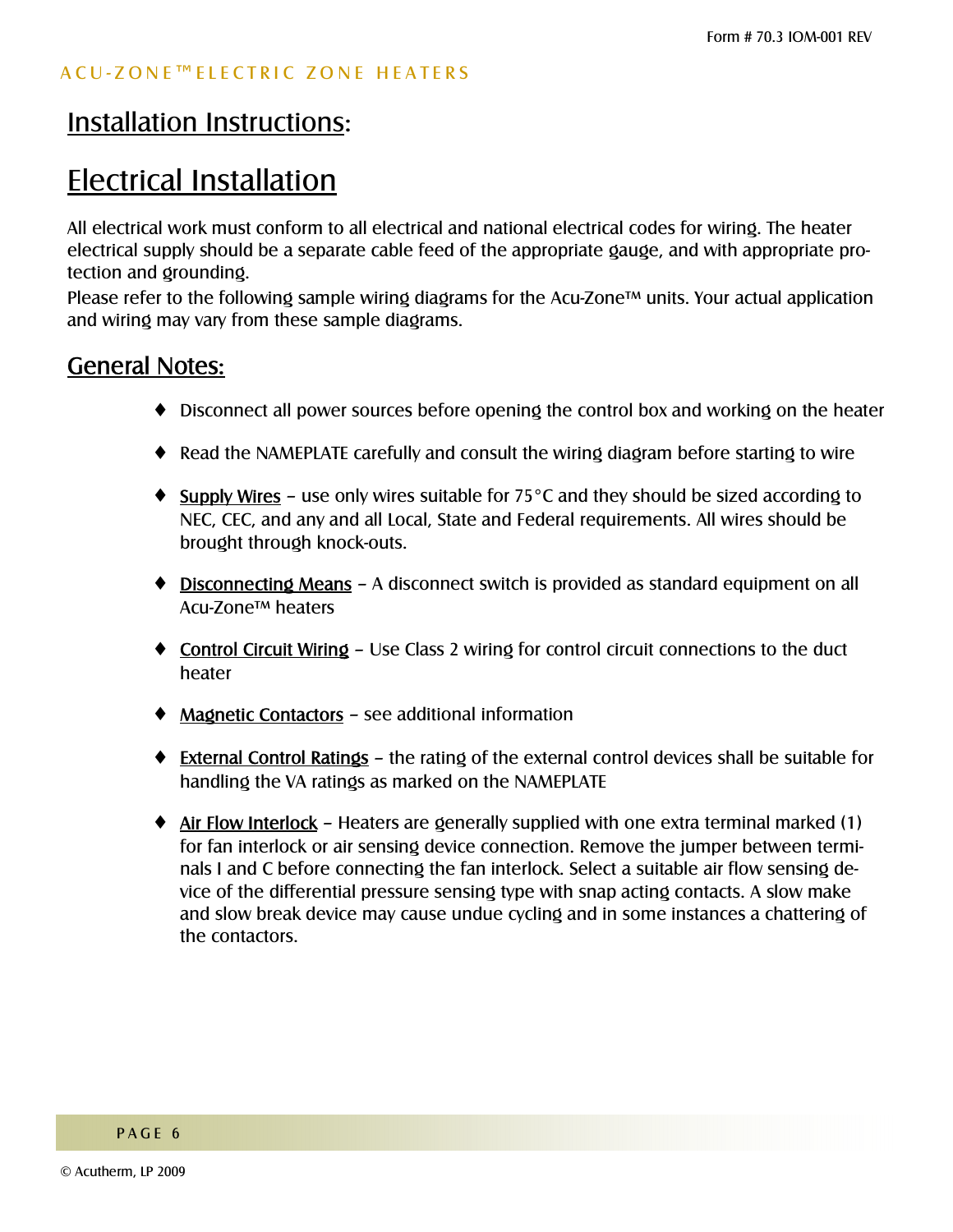#### ACU-ZONE™ELECTRIC ZONE HEATERS

## Wall Sensor Installation



Standard Control - # AZONT-25346

The  $Acu$ -Zone<sup> $\tau$ M</sup> Heaters are equipped with the most advanced modulating (SCR) heat controller and airflow sensor (Acu-Sensor) that allows the zone heater to operate at extremely low airflow conditions.

The discharge air temperature is fixed at 90°F.

The electronic, wall-mounting sensor can accurately control the temperature in each zone and can adjust the room heating set point between  $70^{\circ}$ F and  $72^{\circ}$ F – NO SETBACK. Unit has an "OFF" position. Unit will have a Green LED for  $\degree$ On & OFF $\degree$  functions.

Each  $Acu$ -Zone<sup>TM</sup> unit is ready to install with a single point electrical supply connection and the thermostat.

The airflow sensor detects the airflow and automatically and proportionally adjusts the heat to match the airflow; consequently, using the minimum amount of energy to meet the zone heating load.



The figure to the left shows the typical SCR Controller located inside of the control box.

The internal sensor (Acu-Sensor™) to monitor duct discharge temperature is usually connected to terminals "S S" and the wall sensor (3 wires) above is wired through the 24V circuit so that the SCR Controller is energized on a call for heat from the wall mounting mode sensor  $(AZONT - 25346)$ .

The 'arrow" on the controller should be pointed at the 34°C or the 93°F.

DO NOT TURN THE ARROW TO "R" AS THIS WILL DISABLE THE DISCHARGE SENSOR.

#### PAGE 7

© Acutherm, LP 2009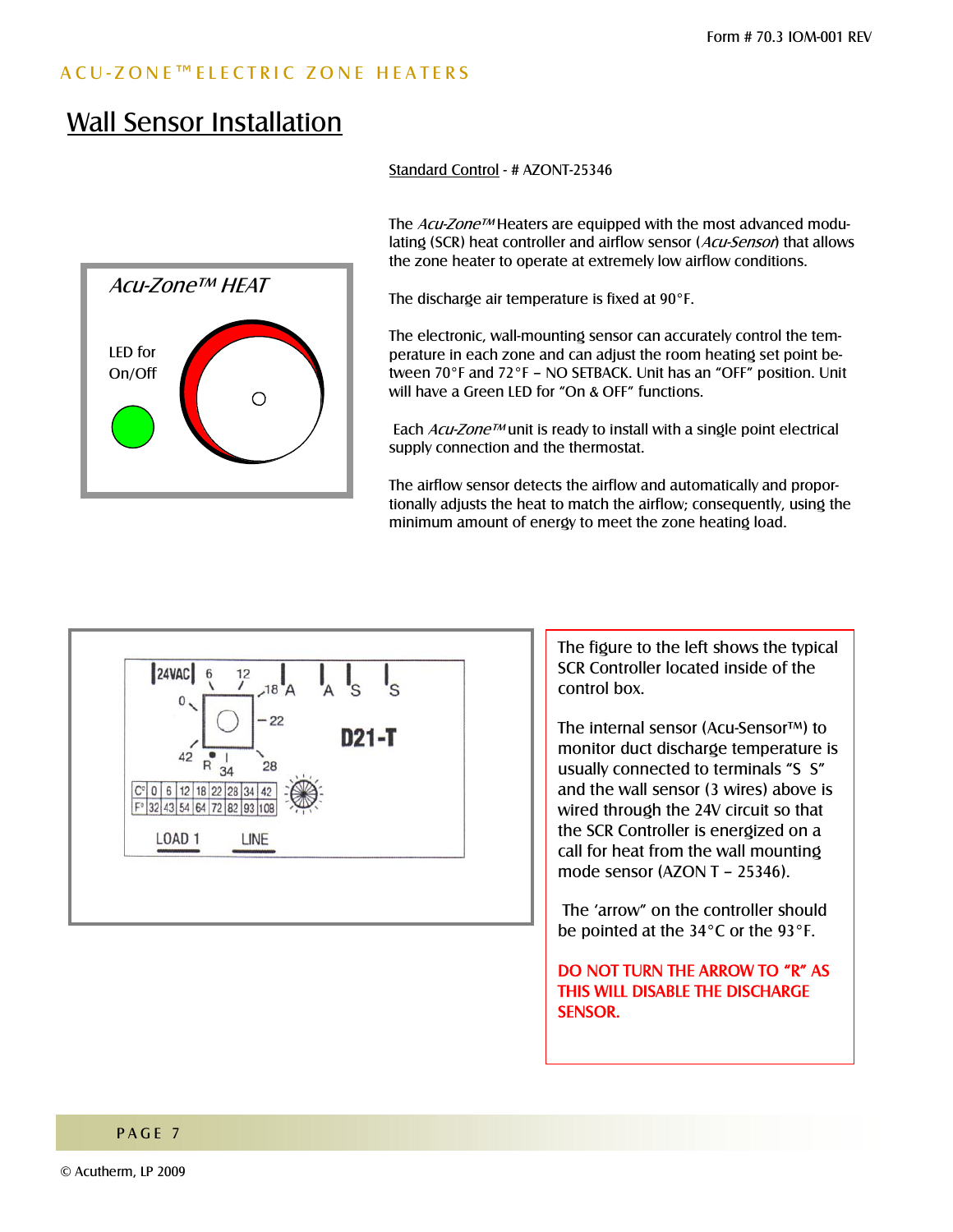## Operation

- 1. Make sure that he air flow noted on the NAMEPLATE is available to pass through the heater at all times. Air flow should be evenly distributed across the entire face of the heater. Use turning vanes at duct elbows and splitter dampers at branch take-off's to streamline the air flow in the heater. Insufficient airflow will result in the opening of the auto-reset thermal cut-out or damage the heating elements.
- 2. Warning  $\overline{a}$  the air flowing through the duct in which the heater is installed shall not contain any combustible particles or any flammable vapor or gas.
- 3. Air Temperature the air temperature should not exceed 27°C (81°F) at the heater inlet and 66° C (151°F) at the heater outlet
- 4. Minimum Static Pressure and Air Direction the heater is protected with a differential pressure switch or an electronic air flow sensor. A minimum total pressure of 0.07" W.G. must be maintained to insure that the differential switch is closed. Air flow must only be present to engage the electronic air flow sensor
- 5. Manual Reset Thermal Cut-out this protection device is standard on all heaters of less than 300V and 30KW and is optional on all other heaters. Be sure to check the auto-reset thermal cutout BEFORE resetting the manual thermal cut-out. If the auto-reset is defective, then it must be replaced PRIOR to resetting the manual cut-out.

## Maintenance

- Visual Inspection Acutherm strongly recommends that each heater is periodically inspected. This precautionary step will help to keep the heaters operating well, and will insure that the heaters are on-line when needed. Sign of problems: accumulation of dust on the electrical elements, signs of overheating on the heater frame and wrapper, traces of water or rust
- Electrical Inspection Approximately two weeks after start-up, all electrical connections to contactors should be checked and tightened up. Before each heating season, check the resistance between the heating elements and ground. It is also recommended to check the electrical connections to the heating elements, magnetic contactors, and main power lugs.

#### What are the Checkpoints?

- ♦ Check all fuses
- ♦ Check the resistance to ground for each circuit
- ♦ Check the resistance phase to phase for each circuit
- ♦ Check the tightening of all connections at all contactors and heating elements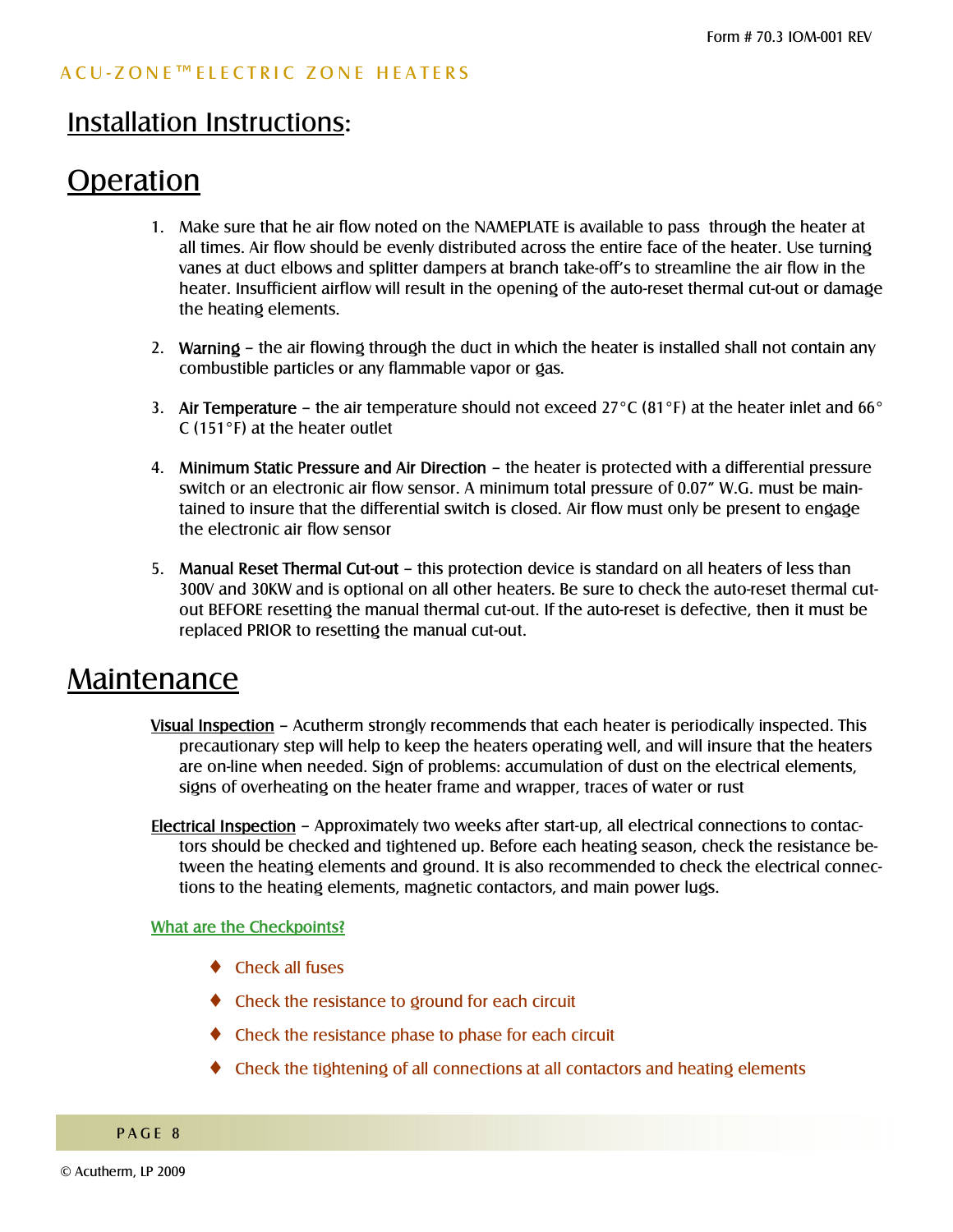## **Maintenance**

4. Off -Season Maintenance - If a heater is shut-down for an extended period of time, it is recommended that you carefully check the resistance to ground for each circuit. It is important not to power the heater when a low resistance to ground is measured. Control components such as step controllers or modulating valves (SCR) should be maintained and checked according to their respective manufacturer's instructions. Any defective components should be replaced with identical original equipment parts.

## Trouble Shooting

| <b>Type of Problem</b> | <b>Possible Causes</b>                                                |  |  |  |  |
|------------------------|-----------------------------------------------------------------------|--|--|--|--|
|                        |                                                                       |  |  |  |  |
|                        | Main Disconnect Switch is closed<br>1.                                |  |  |  |  |
|                        | Blown power fuses<br>2.                                               |  |  |  |  |
|                        | Broken or shorted wire in the control circuit<br>3.                   |  |  |  |  |
|                        | Control circuit improperly connected<br>4.                            |  |  |  |  |
|                        | Defective High Limit Switch<br>5.                                     |  |  |  |  |
| <b>No Heat</b>         | Manual reset high limit switch is in the open<br>6.<br>position       |  |  |  |  |
|                        | Discharge thermostat not properly wired<br>7.                         |  |  |  |  |
|                        | Incoming air is too hot<br>8.                                         |  |  |  |  |
|                        | Air handler not operating<br>9.                                       |  |  |  |  |
|                        | 10. Insufficient control transformer capacity                         |  |  |  |  |
|                        | 11. Defective space mode sensor or discharge ther-<br>mostat          |  |  |  |  |
|                        |                                                                       |  |  |  |  |
|                        | Dirty filter (s)<br>1.                                                |  |  |  |  |
|                        | Cycling of the unit<br>2.                                             |  |  |  |  |
|                        | Blocked outlet (s)<br>3.                                              |  |  |  |  |
| Not Enough Heat        | Heater not sized properly - not enough capac-<br>4.<br>ity for demand |  |  |  |  |
|                        | Low airflow<br>5 <sub>1</sub>                                         |  |  |  |  |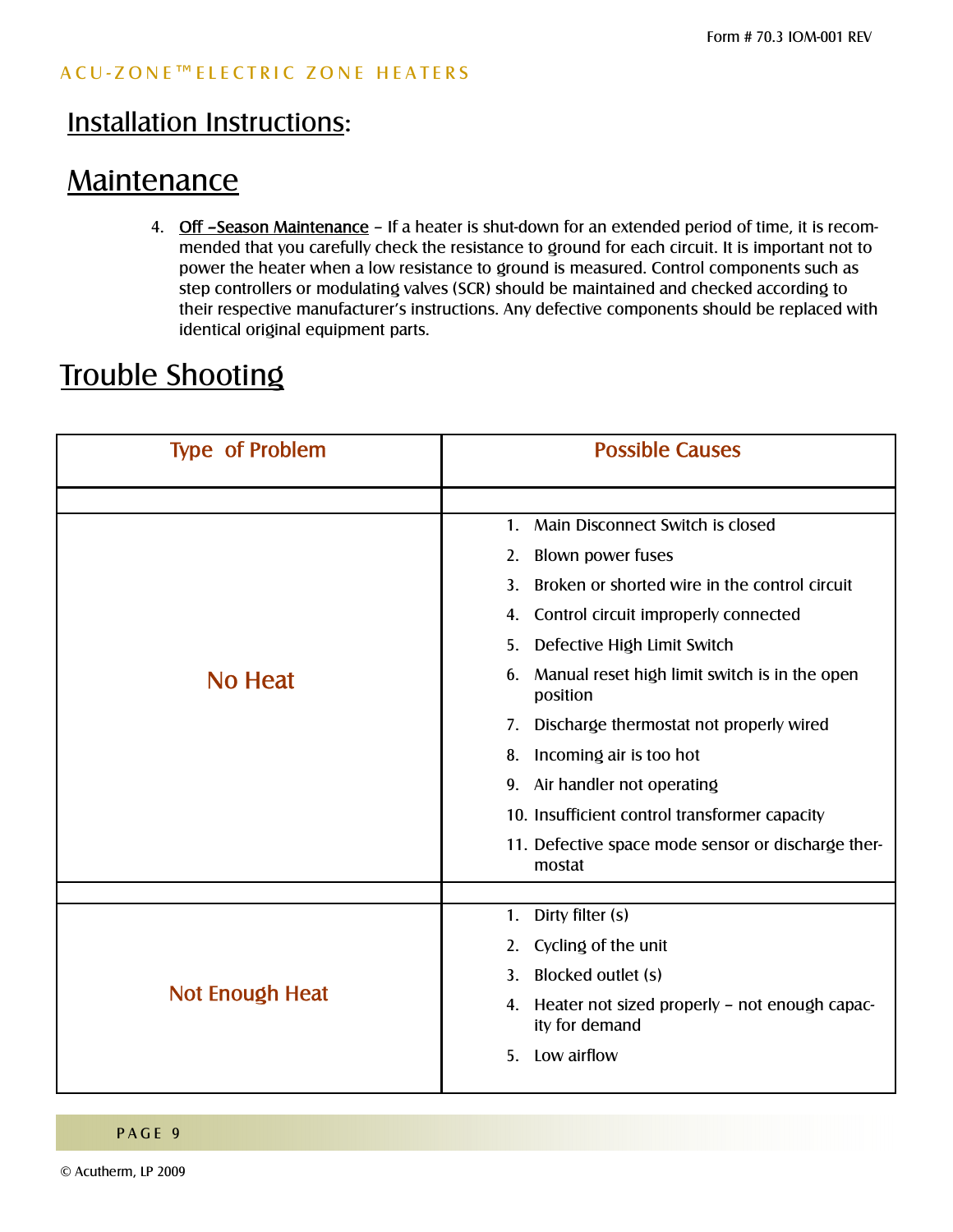## Installation Instructions:

## Trouble Shooting

| <b>Type of Problem</b>    | <b>Possible Causes</b>                                                                                        |  |  |  |
|---------------------------|---------------------------------------------------------------------------------------------------------------|--|--|--|
|                           |                                                                                                               |  |  |  |
|                           | 1. Unit is operating at a voltage that is much dif-<br>ferent than the rated voltage (excessive amp<br>draw)  |  |  |  |
|                           | Damaged or broken ceramic insulators causing<br>2.<br>a partial ground or a short                             |  |  |  |
| <b>Short Element Life</b> | High temperatures due to defective electronic<br>3.<br>sensor (Acu-Sensor™), insufficient, or low air<br>flow |  |  |  |
|                           | Unit is cycling too often<br>4.                                                                               |  |  |  |
|                           | Unit is overloaded due to amp draw<br>5.                                                                      |  |  |  |
|                           |                                                                                                               |  |  |  |
|                           | Improperly Wired Unit<br>1.                                                                                   |  |  |  |
| <b>Blown Line Fuses</b>   | Unit voltage is improper-high amp draw<br>2.                                                                  |  |  |  |
|                           | Fuses are too small<br>3.                                                                                     |  |  |  |
|                           | 1.                                                                                                            |  |  |  |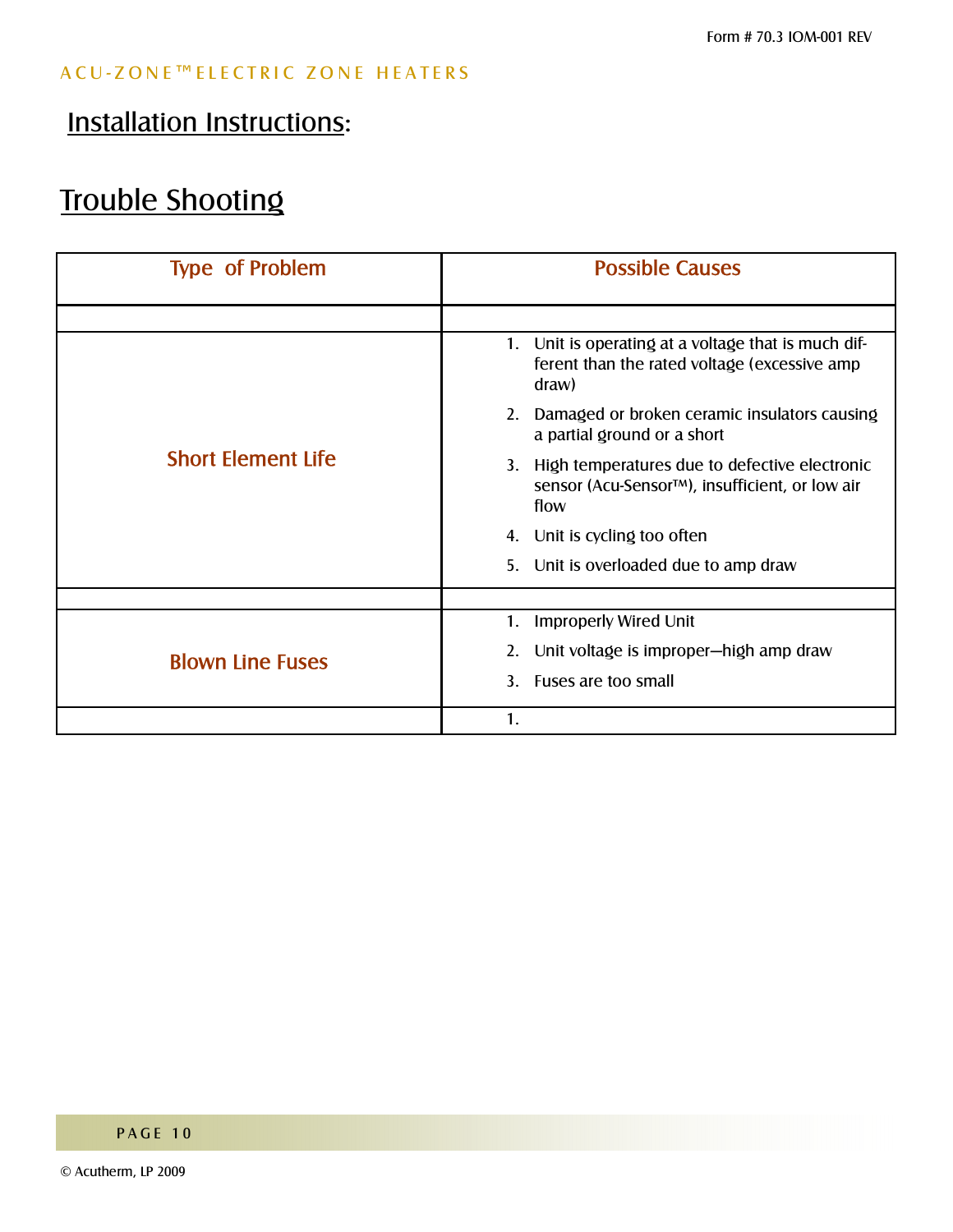## Minimum Velocity

| KW Per Sq.<br>Ft.       | <b>FPM</b> | <b>FPM</b>           | <b>KW Per</b> | <b>FPM</b> | <b>FPM</b> | <b>KW Per</b>   | <b>FPM</b> | <b>FPM</b> |
|-------------------------|------------|----------------------|---------------|------------|------------|-----------------|------------|------------|
|                         | Without    | With Insula-<br>tion | Sq. Ft.       | Without    | With       | Sq. Ft.         | Without    | With       |
|                         | Insulation |                      |               | Insulation | Insulation |                 | Insulation | Insulation |
| $\mathbf{1}$            |            |                      | 10.75         | 660        | 880        | 20.5            | 1080       | 1280       |
| 1.25                    |            |                      | 11            | 370        | 890        | 20.75           | 1090       | 1285       |
| 1.5                     |            |                      | 11.25         | 685        | 900        | 21              | 1100       | 1290       |
| 1.75                    |            |                      | 11.5          | 700        | 905        | 21.25           | 1115       | 1300       |
| $\overline{2}$          |            | 200                  | 11.75         | 710        | 910        | 21.5            | 1130       | 1310       |
| 2.25                    | 200        | 225                  | 12            | 720        | 920        | 21.75           | 1140       | 1320       |
| 2.5                     | 215        | 250                  | 12.25         | 735        | 935        | $\overline{22}$ | 1150       | 1330       |
| 2.75                    | 230        | 275                  | 12.5          | 750        | 950        | 22.25           | 1165       | 1340       |
| $\overline{\mathbf{3}}$ | 250        | 300                  | 12.75         | 755        | 965        | 22.5            | 1175       | 1350       |
| 3.25                    | 265        | 320                  | 13            | 760        | 980        | 22.75           | 1185       | 1360       |
| 3.5                     | 280        | 340                  | 13.25         | 770        | 990        | 23              | 1200       | 1375       |
| 3.75                    | 300        | 360                  | 13.5          | 780        | 1000       | 23.25           | 1215       | 1385       |
| $\overline{\mathbf{4}}$ | 320        | 380                  | 13.75         | 790        | 1010       | 23.5            | 1230       | 1395       |
| 4.25                    | 335        | 410                  | 14            | 800        | 1020       | 23.75           | 1240       | 1410       |
| 4.5                     | 350        | 440                  | 14.25         | 815        | 1030       | 25              | 1250       | 1420       |
| 4.75                    | 365        | 465                  | 14.5          | 830        | 1040       | 24.25           | 1265       | 1435       |
| 5 <sup>5</sup>          | 380        | 490                  | 14.75         | 840        | 1055       | 24.5            | 1280       | 1450       |
| 5.25                    | 390        | 510                  | 15            | 850        | 1075       | 24.75           | 1290       | 1460       |
| 5.5                     | 400        | 530                  | 15.25         | 860        | 1080       | 25              | 1300       | 1475       |
| 5.75                    | 415        | 545                  | 15.5          | 870        | 1085       | 25.25           | 1310       | 1485       |
| $6\phantom{1}6$         | 430        | 560                  | 15.75         | 880        | 1088       | 25.5            | 1320       | 1490       |
| 6.25                    | 445        | 580                  | 16            | 890        | 1090       | 25.75           | 1330       | 1495       |
| 6.5                     | 460        | 600                  | 16.25         | 900        | 1100       | 26              | 1340       | 1500       |
| 6.75                    | 475        | 625                  | 16.5          | 905        | 1105       | 26.25           | 1050       | 1510       |
| $\overline{7}$          | 490        | 650                  | 1675          | 910        | 1112       | 26.5            | 1360       | 1520       |
| 7.25                    | 505        | 670                  | 17            | 920        | 1120       | 26.75           | 1370       | 1535       |
| 7.5                     | 520        | 690                  | 17.25         | 935        | 1130       | 27              | 1380       | 1550       |
| 7.75                    | 530        | 710                  | 17.5          | 950        | 1140       | 27.25           | 1390       | 1560       |
| 8                       | 540        | 725                  | 17.75         | 965        | 1155       | 27.5            | 1400       | 1565       |
| 8.25                    | 555        | 745                  | 18            | 980        | 1170       | 27.75           | 1410       | 1570       |
| 8.5                     | 570        | 765                  | 18.25         | 990        | 1185       | 28              | 1420       | 1580       |
| 8.75                    | 580        | 780                  | 18.5          | 1000       | 1200       | 28.25           | 1430       | 1590       |
| 9                       | 590        | 790                  | 18.75         | 1010       | 1205       | 28.5            | 1450       | 1600       |
| 9.25                    | 600        | 810                  | 19            | 1020       | 1210       | 28.75           | 1465       | 1615       |
| 9.5                     | 610        | 830                  | 19.25         | 1030       | 1220       | 29              | 1480       | 1630       |
| 9.75                    | 620        | 840                  | 19.5          | 1040       | 1230       | 29.25           | 1490       | 1635       |
| 10                      | 630        | 850                  | 19.75         | 1050       | 1245       | 29.5            | 1500       | 1640       |
| 10.25                   | 640        | 860                  | 20            | 1060       | 1260       | 29.75           | 1510       | 1645       |
|                         |            |                      |               |            |            |                 |            |            |
| 10.5                    | 650        | 870                  | 20.25         | 1070       | 1270       | 30 <sub>1</sub> | 1520       | 1650       |